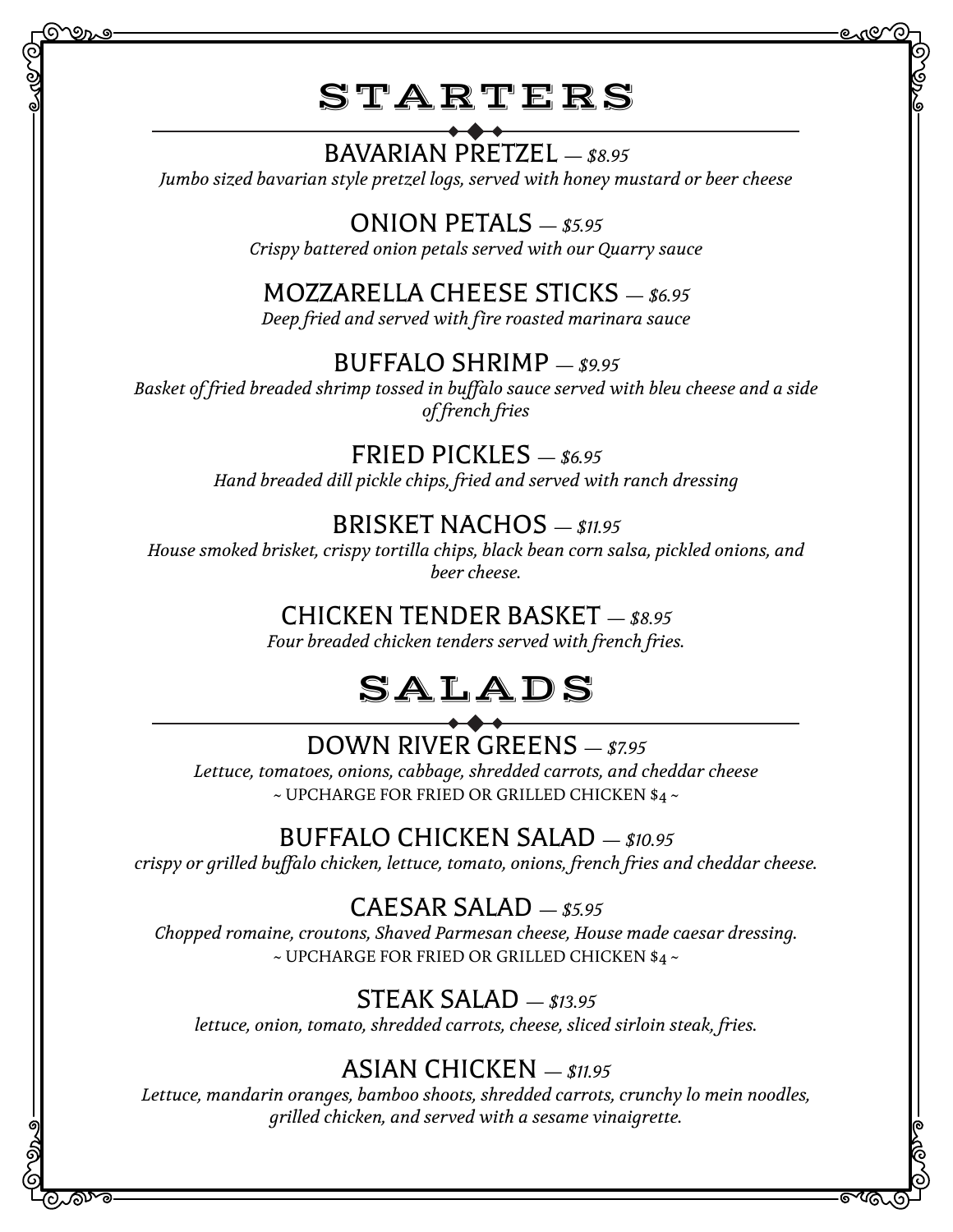## SANDWICHES

<u> ಖಾತಿ</u>

಄ಗ್

~ All burgers & sandwiches include plain fries. Upcharge for flavored toppings the choices include Black pepper & Parm, Garlic Butter & Parm, Old Bay, and Cajun ~

REUBEN *— \$13.95 Beer braised sauerkraut, 1,000 island dressing, shaved corned beef, Swiss cheese, on grilled pumpernickel.*

PHILLY CHEESE STEAK *— \$13.95 Smoked brisket, peppers, onions, mushrooms, garlic aioli, and provolone cheese.*

BUFFALO CHICKEN WRAP *— \$10.95 Your choice of grilled or fried chicken with lettuce, tomato, bacon, cheese, and ranch.*

CLUB SANDWICH *— \$14.95 Turkey and ham, american cheese, lettuce, bacon, tomato, and garlic mayo, on grilled sourdough*

BRISKET MELT *— \$14.95 Smoked brisket, cheddar and american cheese, grilled onions, house made bbq sauce on grilled sourdough.*

VEGGIE MELT *— \$10.95 Peppers, onions, mushrooms, provolone cheese, garlic mayo, lettuce and tomato, on a toasted hoagie roll.*

CHICKEN CAESAR WRAP *— \$10.95 lettuce, creamy caesar dressing, parmesan cheese, and grilled chicken.*

~ All sandwiches can be made into wraps for an upcharge of  $$2.00 \sim$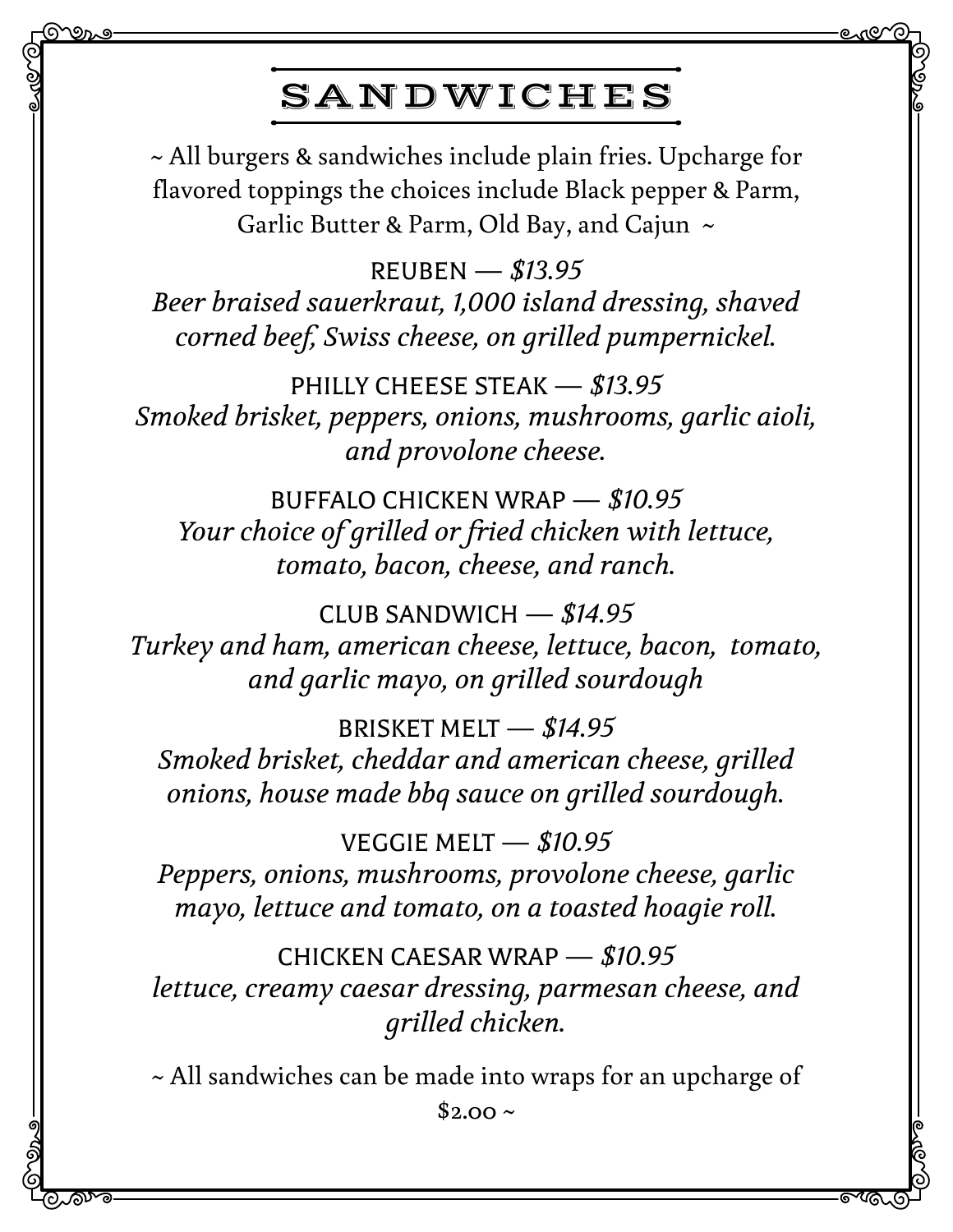## WINGS

ಲಗಲ

಄ಗ್

BONE IN WINGS *— \$8 /\$13 /\$16 Crispy bone in wings come in sets of 5 / 10 / 15 These delicious wings are tossed in your choice of sauce.* ~ One wing sauce per order, ranch, bleu cheese and celery .50 ~

BONELESS WINGS *— \$10.95 Breaded boneless wings come in half pound orders approximately 8-10 per order.*

~ One wing sauce per order, ranch, bleu cheese and celery .50 ~

## SAUCE OPTIONS

### **HOT**

~ Mild, Hot, Extra Hot, Hot Garlic, Hot Golden BBQ, Hot Garlic BBQ ~

### BUTTER

~ Garlic Butter Parm, Lemon Pepper Parm, Crabby Butter ~

## BBQ

~ Honey BBQ, Golden BBQ, Smokey, ~

## MISC

~ PB&J, Spicy Teriyaki, Down River, Sweet Heat ~

## DRY RUBS

~ Salt & Vinegar Old Bay, Cajun, Angel & Demon Lemon Pepper, House Rub, Candied Bacon ~